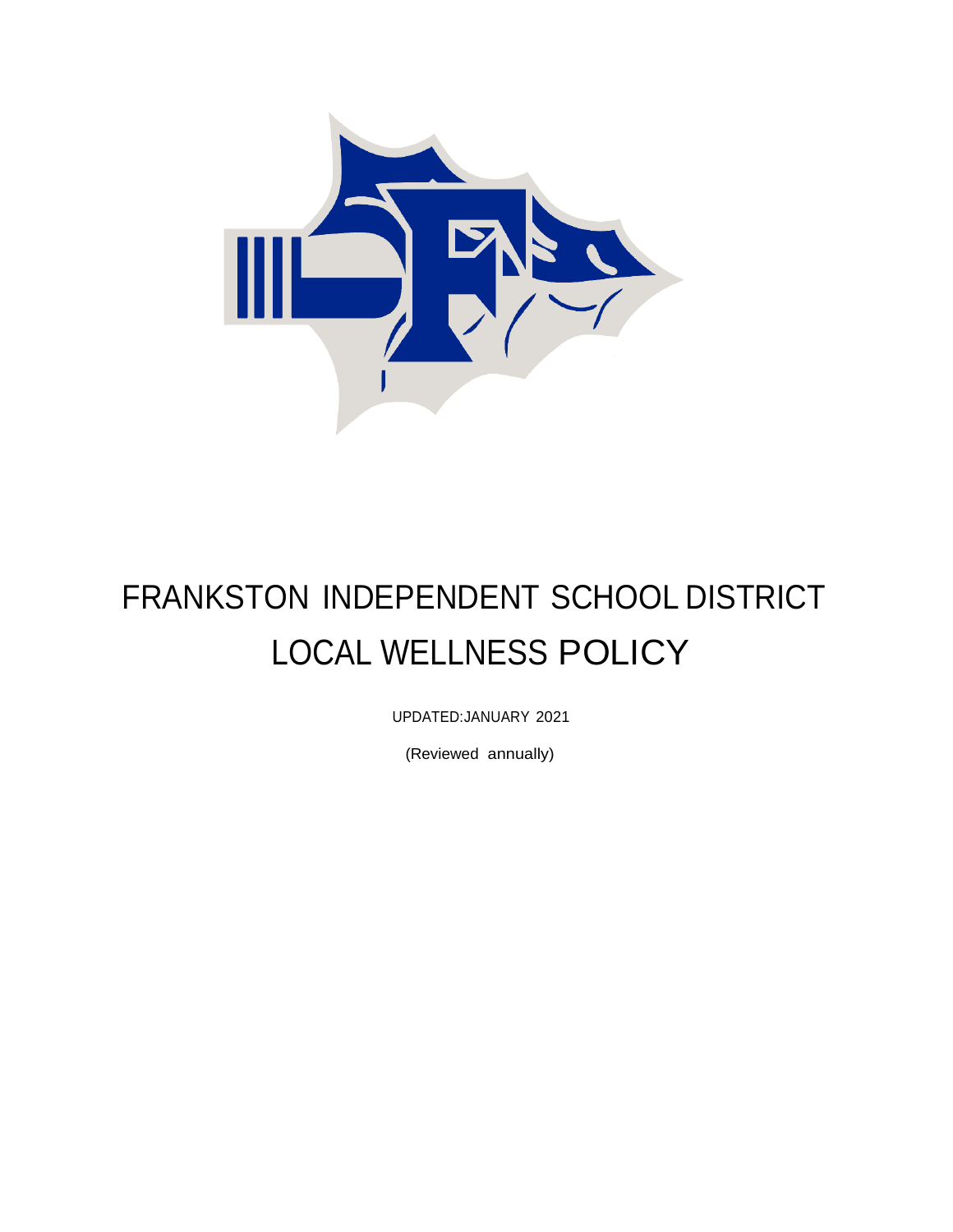Coordinated school health plan is an effective model for connecting physical, emotional, and social health with education. The model consists of eight interactive components: health education, physical education, health services, nutrition services, counseling and psychological services, healthy school environment, health promotion for staff, and family/community involvement. Using this model, schools work within the family and community structure to ensure optimal health and wellness for children.

The goal of Frankston ISD is to promote school health policies, procedures, and programs that improve health behaviors. Frankston ISD operates from the premise that healthy children are more capable of learning and, thus, are better students. The logical extension is that better students help create healthy communities. Frankston ISD emphasizes the connection between recommended health practices, academic achievement, and lifelong healthy behaviors.

## **Frankston ISD Objectives:**

- 1. Provide a school culture which values and emphasizes physical activity.
- 2. Provide a school culture that enhances healthy dietary choices.
- 3. Provide a school culture that continues to promote tobacco-free lifestyles.
- 4. Removal of barriers that impede progress toward developing healthy students.
- 5. Facilitate partnerships between school personnel, families, and communities to emphasize health within and outside the school setting.

#### **Health Education**

A planned, sequential, K-12 curriculum that addresses the physical, mental, emotional and social dimensions of health. The curriculum is designed to motivate and assist students to maintain and improve their health, prevent disease, and reduce healthrelated risk behaviors. It allows students to develop and demonstrate increasingly sophisticated health-related knowledge, attitudes, skills, and practices. The comprehensive health education curriculum includes a variety of topics such as personal health, family health, community health, consumer health, environmental health, sexuality education, mental and emotional health, injury prevention and safety, nutrition, prevention and control of disease, and substance use and abuse. Qualified, trained teachers provide health education.

## **Physical Education**

A planned, sequential K-12 curriculum (TEKS) that provides cognitive content and learning experiences in a variety of activity areas such as basic movement skills; physical fitness; rhythms and dance; games; team, dual, and individual sports; tumbling and gymnastics; and aquatics. Quality physical education should promote, through a variety of planned physical activities, each student's optimum physical, mental, emotional, and social development, and should promote activities and sports that all students enjoy and can pursue throughout their lives. Qualified, trained teachers teach physical activity.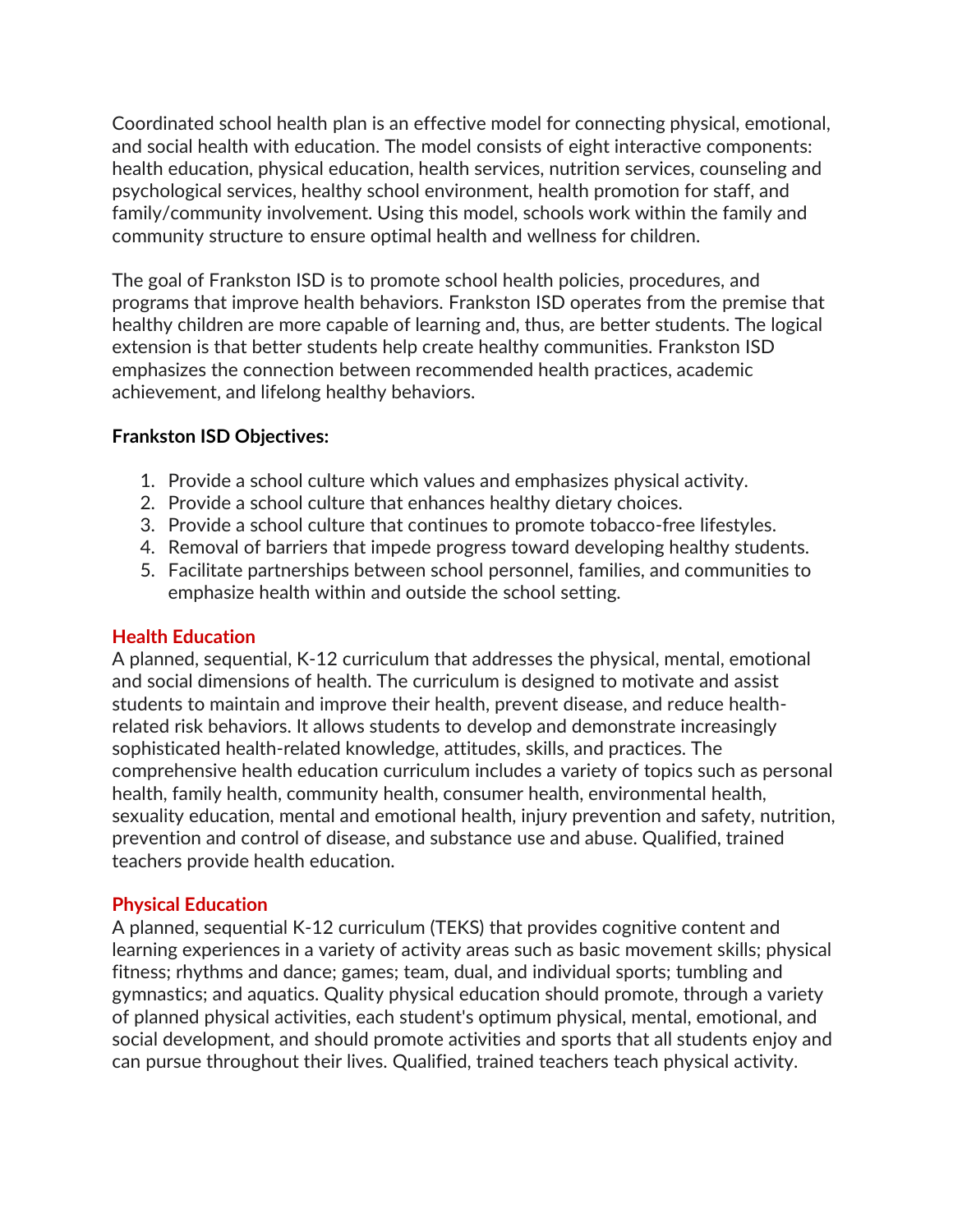\***[Fitnessgram](http://www.fitnessgram.net/)**: Students in grades 3-12 shall participate in the annual Fitness Gram that measures aerobic capacity, muscle strength, endurance, flexibility, and body mass index.

#### **Health Services**

Services provided for students to appraise, protect, and promote health. These services are designed to ensure access or referral to primary health care services or both, foster appropriate use of primary health care services, prevent and control communicable disease and other health problems, provide emergency care for illness or injury, promote and provide optimum sanitary conditions for a safe school facility and school environment, and provide educational and counseling opportunities for promoting and maintaining individual, family, and community health. Qualified professionals such as physicians, nurses, dentists, health educators, and other allied health personnel provide these services.

#### **Nutrition Services**

Frankston lSD participates in USDA child nutrition programs, including the National School Lunch Program {NSLP) and the School Breakfast Program {SBP). Nutrition programs reflect the U.S. Dietary Guidelines for Americans and other criteria to achieve nutrition integrity. Qualified child nutrition professionals provide these services. The district is committed to offering school meals:

- Are accessible to all students
- Are appealing and attractive to children
- Meet or exceed current nutrition requirements
- Promote healthy food and beverage choices
- Use student surveys to promote menu development

#### **Counseling, Psychological and Social Services**

Services provided to improve students' mental, emotional, and social health. These services include individual and group assessments, interventions, and referrals. Organizational assessment and consultation skills of counselors contribute not only to the health of students but also to the health of the school environment. Professionals such as certified school counselors provide these services.

#### **Healthy School Environment**

The physical and aesthetic surroundings and the psychosocial climate and culture of the school. Factors that influence the physical environment include the school building and the area surrounding it, any biological or chemical agents that are detrimental to health, and physical conditions such as temperature, noise, and lighting. The psychological environment includes the physical, emotional, and social conditions that affect the well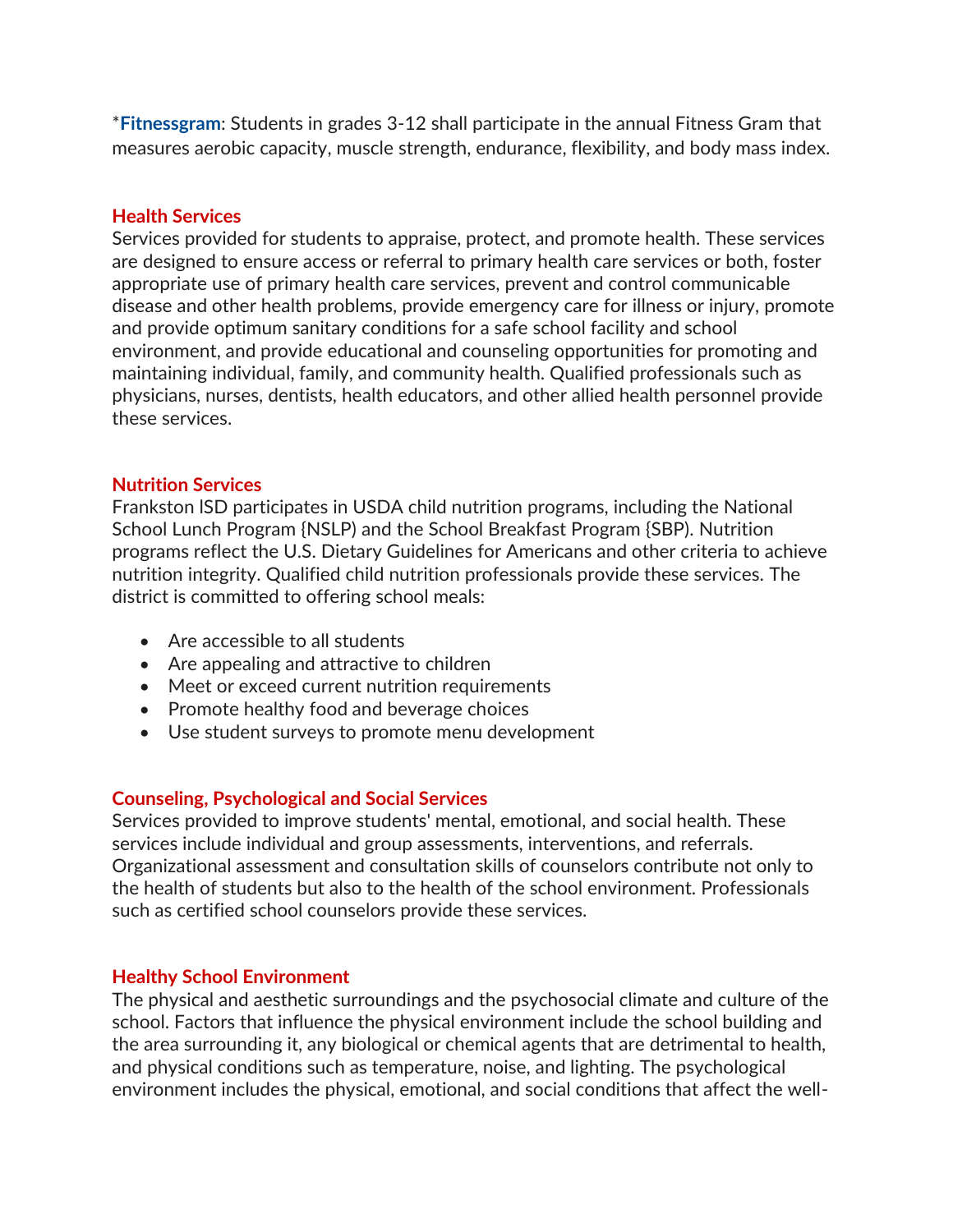being of students and staff. Teachers, administrators, school staff, students, and outside forces can impact the school environment. Frankston ISD supports a safe environment; free of from physical hazards, such as drugs or weapons and a promotes feelings of support by students from administrators, teachers, and peers to reach their full potential.

# **Physical Environment**

Students perform better in facilities that are attractive, functional, safe, and secure. Frankston ISD achieves this goal through:

- Use of maintenance services
- Frequent safety drills
- Campus monitors at all campuses

## **Health Promotion for Staff**

Opportunities for school staff to improve their health status through activities such as health assessments, health education and health-related fitness activities. These opportunities encourage school staff to pursue a healthy lifestyle that contributes to their improved health status, improved morale, and a greater personal commitment to the school's overall coordinated health program. This personal commitment often transfers into greater commitment to the health of students and creates positive role modeling. Health promotion activities have improved productivity, decreased absenteeism, and reduced health insurance costs. Frankston ISD supports a healthy lifestyle for all staff by offering all employees a comprehensive benefits package.

#### **Family/Community Involvement**

An integrated school, parent, and community approach for enhancing the health and well-being of students. School health advisory council for school health can build support for school health program efforts. Schools actively solicit parent involvement and engage community resources and services to respond more effectively to the health-related needs of students. Family Engagement Plans can be found on our district website. Here are some ways the community is invited and encouraged to participate in the district's health efforts:

- School Health Advisory Council (SHAC)
- Red Ribbon Week
- Mobile Mammogram Unit
- Blood drives put on by the district

At least every three years, as required by law, the district will measure and make available to the public the results of an assessment of the implementation of the district's wellness policy. This "triennial assessment" will evaluate the extent to which each campus is compliant with the wellness policy, the progress made in attaining the